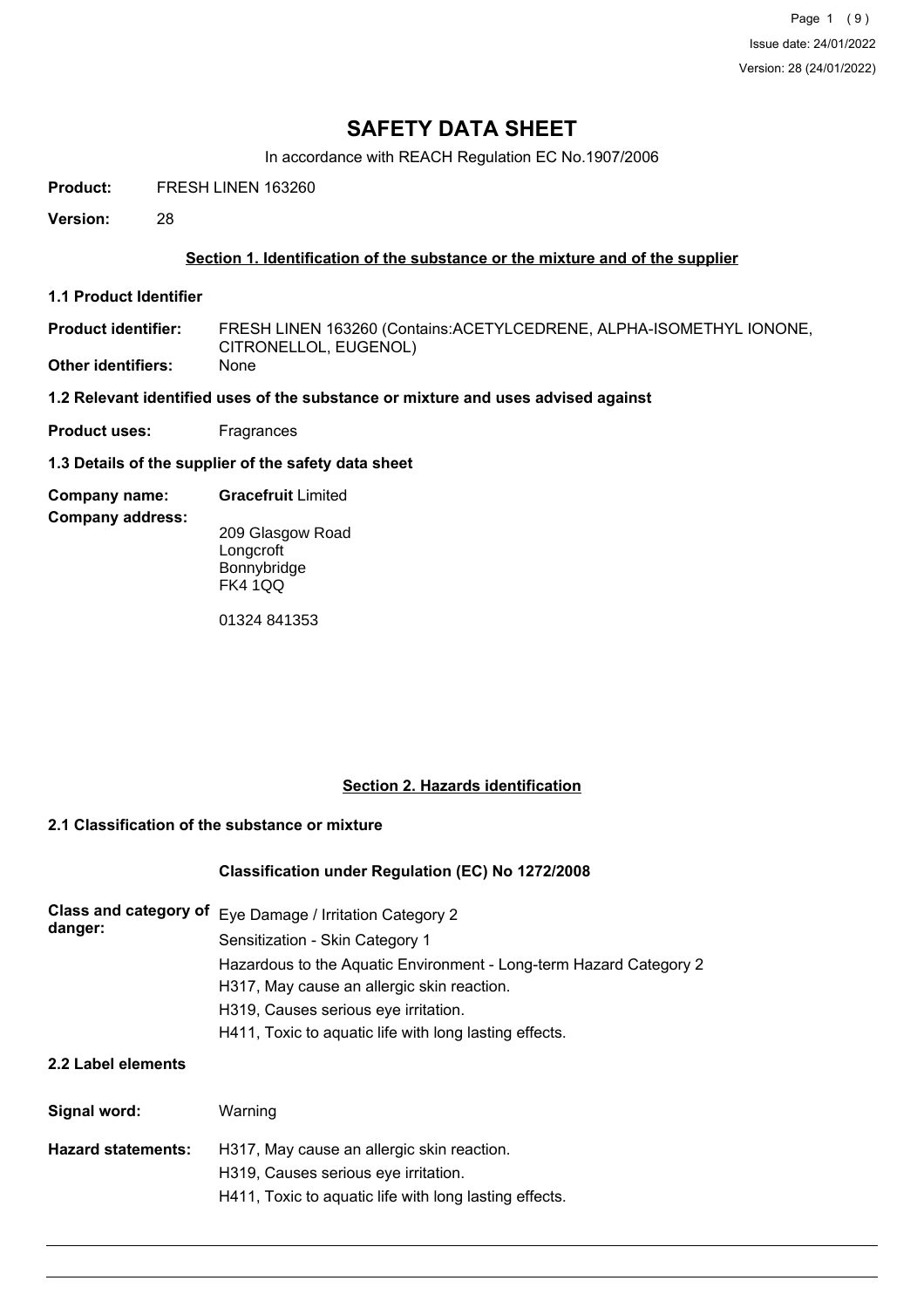In accordance with REACH Regulation EC No.1907/2006

| Product:                            | FRESH LINEN 163260 |                                                                                                                                                                                                                                                                                                                                                                                                                                                                                                                                                                                                                                                                                                                                                                                                                                                                         |  |  |  |
|-------------------------------------|--------------------|-------------------------------------------------------------------------------------------------------------------------------------------------------------------------------------------------------------------------------------------------------------------------------------------------------------------------------------------------------------------------------------------------------------------------------------------------------------------------------------------------------------------------------------------------------------------------------------------------------------------------------------------------------------------------------------------------------------------------------------------------------------------------------------------------------------------------------------------------------------------------|--|--|--|
| <b>Version:</b>                     | 28                 |                                                                                                                                                                                                                                                                                                                                                                                                                                                                                                                                                                                                                                                                                                                                                                                                                                                                         |  |  |  |
| Supplemental<br>Information:        |                    | EUH208, Contains 4-TERT-BUTYLCYCLOHEXYL ACETATE, CYCLAMEN ALDEHYDE,<br>DELTA-DAMASCONE, HELIOTROPINE, METHYLUNDECANAL. May produce an allergic<br>reaction.                                                                                                                                                                                                                                                                                                                                                                                                                                                                                                                                                                                                                                                                                                             |  |  |  |
| <b>Precautionary</b><br>statements: |                    | P261, Avoid breathing vapour or dust.<br>P264, Wash hands and other contacted skin thoroughly after handling.<br>P272, Contaminated work clothing should not be allowed out of the workplace.<br>P273, Avoid release to the environment.<br>P280, Wear protective gloves/eye protection/face protection.<br>P302/352, IF ON SKIN: Wash with plenty of soap and water.<br>P305/351/338, IF IN EYES: Rinse cautiously with water for several minutes. Remove contact<br>lenses, if present and easy to do. Continue rinsing.<br>P333/313, If skin irritation or rash occurs: Get medical advice/attention.<br>P337/313, If eye irritation persists: Get medical advice/attention.<br>P363, Wash contaminated clothing before reuse.<br>P391, Collect spillage.<br>P501, Dispose of contents/container to approved disposal site, in accordance with local<br>regulations. |  |  |  |
| Pictograms:                         |                    |                                                                                                                                                                                                                                                                                                                                                                                                                                                                                                                                                                                                                                                                                                                                                                                                                                                                         |  |  |  |

**Other hazards:** Hydrocarbon Concentration %: 0.017%

## **Section 3. Composition / information on ingredients**

## **3.2 Mixtures**

## **Contains:**

| <b>Name</b>                                                                                               | <b>CAS</b> | <b>EC</b>               | <b>REACH Registration</b><br>No. | $\%$      | <b>Classification for</b><br>(CLP) 1272/2008 |
|-----------------------------------------------------------------------------------------------------------|------------|-------------------------|----------------------------------|-----------|----------------------------------------------|
| <b>ITETRAHYDRO-</b><br>IMFTHYI -<br>(METHYLPROPYL)-<br><b>IPYRAN-4-OL</b>                                 | 63500-71-0 | 405-040-6               | 01-0000015458-64-xxxx            | $5 - 10%$ | EDI 2;H319,-                                 |
| 1,3,4,6,7,8<br><b>HEXAHYDRO-</b><br>[4,6,6,7,8,8]<br><b>HEXAMETHYLINDENO</b><br>I <sub>5.6</sub> -CIPYRAN | 1222-05-5  | 214-946-9               | 01-2119488227-29-xxxx            | $5 - 10%$ | EH A1-EH C1:H410 .-                          |
| <b>IACETYLCEDRENE</b>                                                                                     | 32388-55-9 | 251-020-3               |                                  | $5 - 10%$ | ISS 1B-EH A1-EH C1:<br>H317-H410.-           |
| <b>IALPHA-ISOMETHYL</b><br><b>IIONONE</b>                                                                 | 127-51-5   | 204-846-3               |                                  | $1 - 5%$  | ISS 1B-EH C2:H317-<br>IH411.-                |
| ACETYL HEXAMETHYL 21145-77-7.<br><b>ITETRALIN (AHTN)</b>                                                  | 1506-02-1  | 244-240-6.<br>216-133-4 |                                  | $1 - 5%$  | ATO 4-EH A1-EH C1:<br>H302-H410,-            |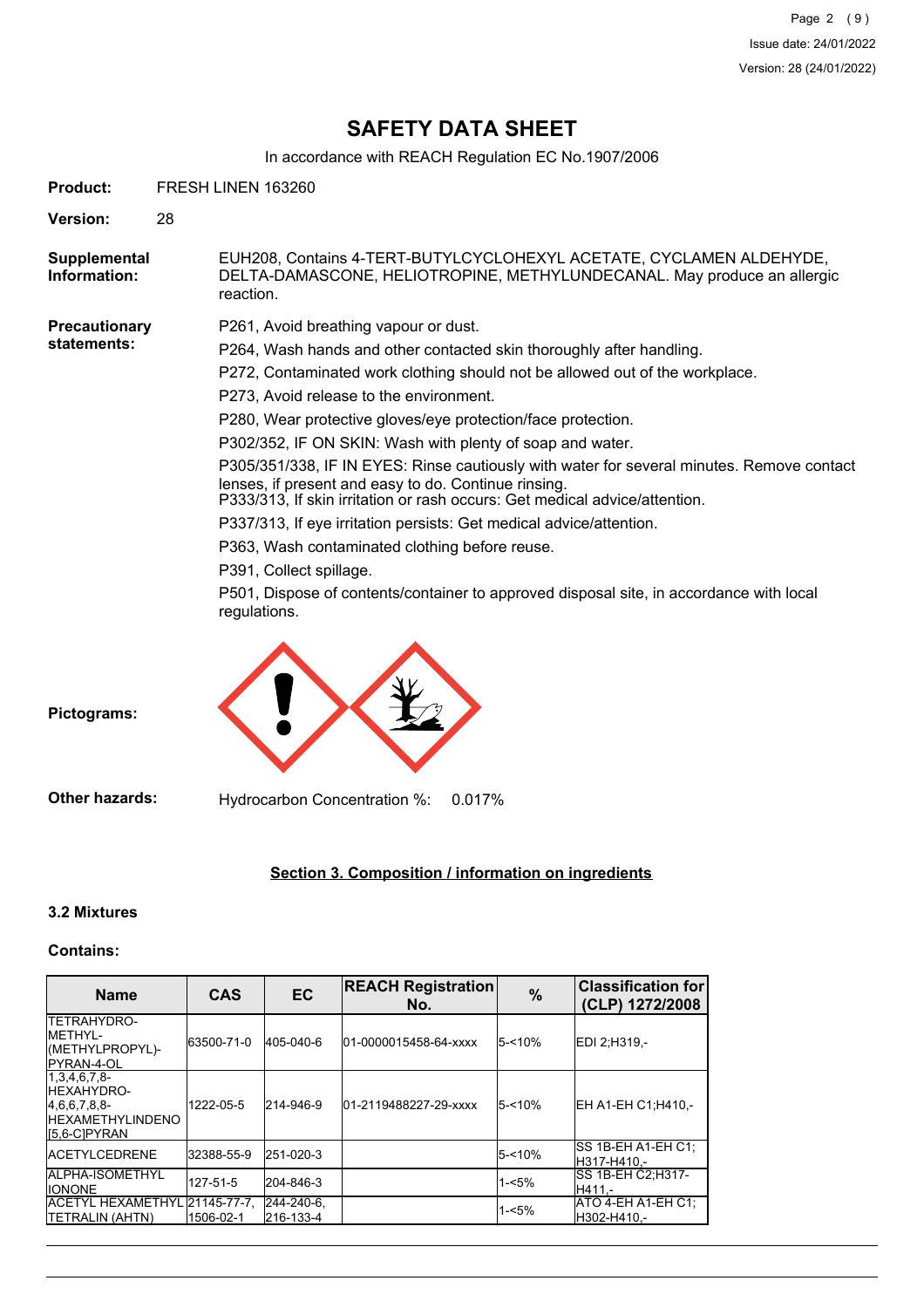In accordance with REACH Regulation EC No.1907/2006

**Product:** FRESH LINEN 163260

#### **Version:** 28

| DIHYDROCITRONELLO 106-21-8                                                          |                                        | 203-374-5 | 01-2119955073-40-xxxx  | $1 - 5%$    | SCI 2-EDI 2-EH C2;<br>H315-H319-H411.-                      |
|-------------------------------------------------------------------------------------|----------------------------------------|-----------|------------------------|-------------|-------------------------------------------------------------|
| <b>CITRONELLOL</b>                                                                  | 106-22-9                               | 203-375-0 | l01-2119453995-23-xxxx | $1 - 5%$    | SCI 2-EDI 2-SS 1B;<br>H315-H317-H319,-                      |
| <b>IMIXTURE OF CIS &amp;</b><br><b>TRANS</b><br>CYCLOHEXADEC-8-<br><b>IEN-1-ONE</b> | 3100-36-5,<br>88642-03-9,<br>2550-59-6 | 401-700-2 |                        | $1 - 5%$    | EH A1-EH C1;H410,-                                          |
| <b>IPHENETHYL</b><br>ALCOHOL                                                        | 60-12-8                                | 200-456-2 | l01-2119963921-31-xxxx | $1 - 5%$    | ATO 4-EDI 2:H302-<br>H319,-                                 |
| <b>IEUGENOL</b>                                                                     | 97-53-0                                | 202-589-1 |                        | $1 - 5%$    | EDI 2-SS 1B;H317-<br>H319.-                                 |
| METHYL ALPHA-<br><b>IONONE ISOMERS</b>                                              | 1335-46-2                              | 215-635-0 |                        | $1 - 5%$    | SCI 2-EH C2;H315-<br>H411.-                                 |
| <b>HELIOTROPINE</b>                                                                 | 120-57-0                               | 204-409-7 |                        | $0.1 - 1\%$ | SS 1B; H317,-                                               |
| <b>CYCLAMEN</b><br><b>ALDEHYDE</b>                                                  | 103-95-7                               | 203-161-7 | l01-2119970582-32-xxxx | $0.1 - 1\%$ | SCI 2-SS 1B-EH C3;<br>H315-H317-H412.-                      |
| IAMYL SALICYLATE                                                                    | 2050-08-0                              | 218-080-2 |                        | $0.1 - 1%$  | ATO 4-EH A1-EH C1;<br>H302-H410,-                           |
| <b>IMETHYLUNDECANAL</b>                                                             | 110-41-8                               | 203-765-0 |                        | $0.1 - 1\%$ | <b>SCI 2-SS 1B-EH A1-</b><br>EH C1;H315-H317-<br>H410.-     |
| <b>IMETHYL SALICYLATE</b>                                                           | 119-36-8                               | 204-317-7 |                        | $0.1 - 1\%$ | ATO 4-REP 2, H302-<br>H361.-                                |
| 4-TFRT-<br><b>IBUTYLCYCLOHEXYL</b><br><b>IACETATE</b>                               | 32210-23-4                             | 250-954-9 | l01-2119976286-24-xxxx | $0.1 - 1\%$ | SS 1B;H317,-                                                |
| <b>IDELTA-DAMASCONE</b>                                                             | 57378-68-4                             | 260-709-8 |                        | $< 0.1\%$   | ATO 4-SCI 2-SS 1A-<br>EH A1-EH C1;H302-<br>H315-H317-H410.- |

#### **Substances with Community workplace exposure limits:**

| <b>Name</b>       | CAS     | гΩ<br>cu  | 0<br>70 |
|-------------------|---------|-----------|---------|
| DIETHYL PHTHALATE | 84-66-2 | 201-550-6 | 20-<50% |

## **Substances that are persistent, bioaccumulative and toxic or very persistent and very bioaccumulative, greater than 0.1%:**

Not Applicable

## **Section 4. First-aid measures**

### **4.1 Description of first aid measures**

IF ON SKIN: Wash with plenty of soap and water.

IF IN EYES: Rinse cautiously with water for several minutes. Remove contact lenses, if present and easy to do. Continue rinsing.

## **4.2 Most important symptoms and effects, both acute and delayed**

May cause an allergic skin reaction.

Causes serious eye irritation.

#### **4.3 Indication of any immediate medical attention and special treatment needed**

None expected, see Section 4.1 for further information.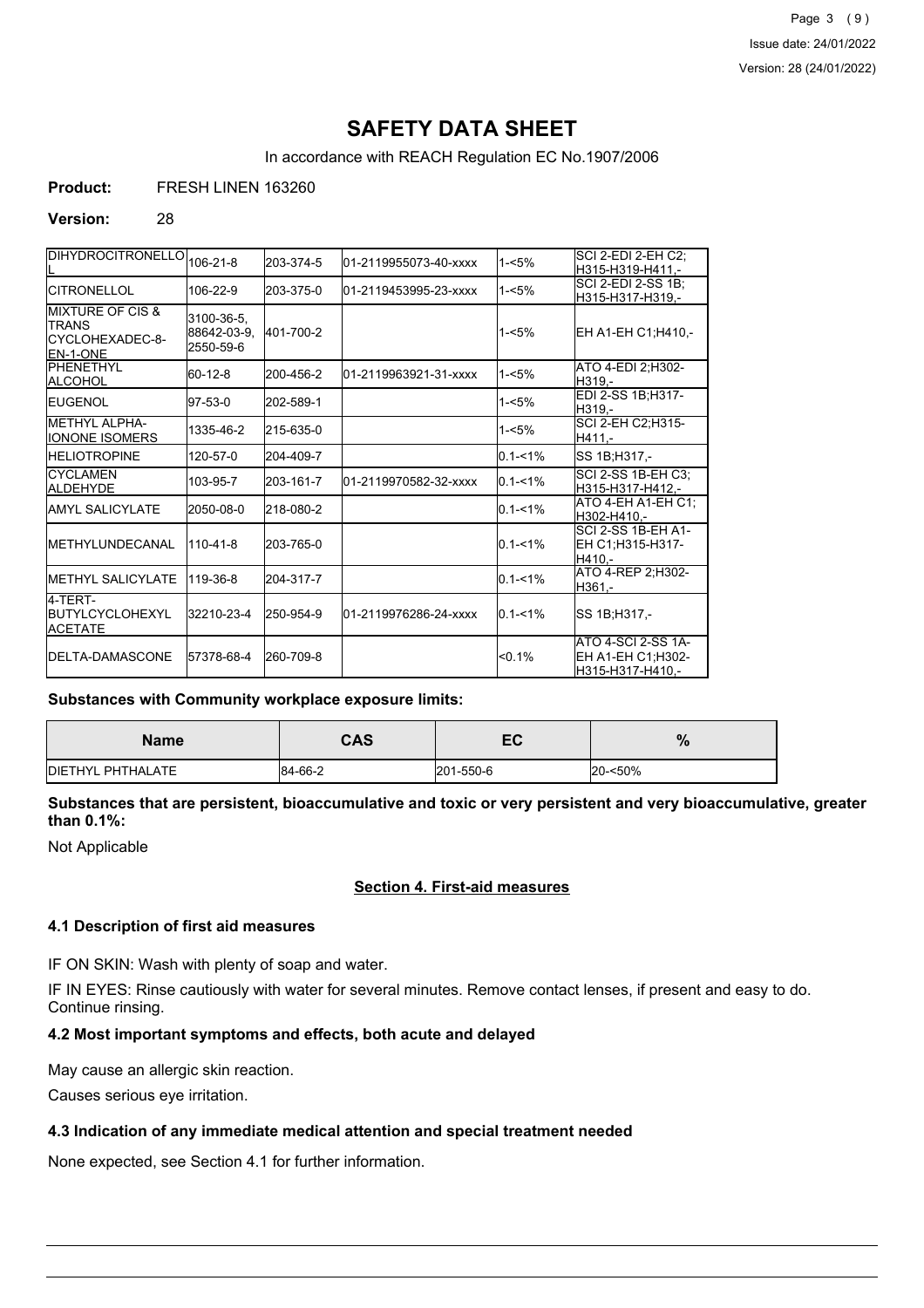Page 4 (9) Issue date: 24/01/2022 Version: 28 (24/01/2022)

# **SAFETY DATA SHEET**

In accordance with REACH Regulation EC No.1907/2006

**Product:** FRESH LINEN 163260

**Version:** 28

## **SECTION 5: Firefighting measures**

#### **5.1 Extinguishing media**

Suitable media: Carbon dioxide, Dry chemical, Foam.

#### **5.2 Special hazards arising from the substance or mixture**

In case of fire, may be liberated: Carbon monoxide, Unidentified organic compounds.

#### **5.3 Advice for fire fighters:**

In case of insufficient ventilation, wear suitable respiratory equipment.

#### **Section 6. Accidental release measures**

#### **6.1 Personal precautions, protective equipment and emergency procedures:**

Avoid inhalation. Avoid contact with skin and eyes. See protective measures under Section 7 and 8.

#### **6.2 Environmental precautions:**

Keep away from drains, surface and ground water, and soil.

#### **6.3 Methods and material for containment and cleaning up:**

Remove ignition sources. Provide adequate ventilation. Avoid excessive inhalation of vapours. Contain spillage immediately by use of sand or inert powder. Dispose of according to local regulations.

#### **6.4 Reference to other sections:**

Also refer to sections 8 and 13.

#### **Section 7. Handling and storage**

#### **7.1 Precautions for safe handling:**

Keep away from heat, sparks, open flames and hot surfaces. - No smoking. Use personal protective equipment as required. Use in accordance with good manufacturing and industrial hygiene practices. Use in areas with adequate ventilation Do not eat, drink or smoke when using this product.

#### **7.2 Conditions for safe storage, including any incompatibilities:**

Store in a well-ventilated place. Keep container tightly closed. Keep cool. Ground/bond container and receiving equipment. Use explosion-proof electrical, ventilating and lighting equipment. Use only non-sparking tools. Take precautionary measures against static discharge.

## **7.3 Specific end use(s):**

Fragrances: Use in accordance with good manufacturing and industrial hygiene practices.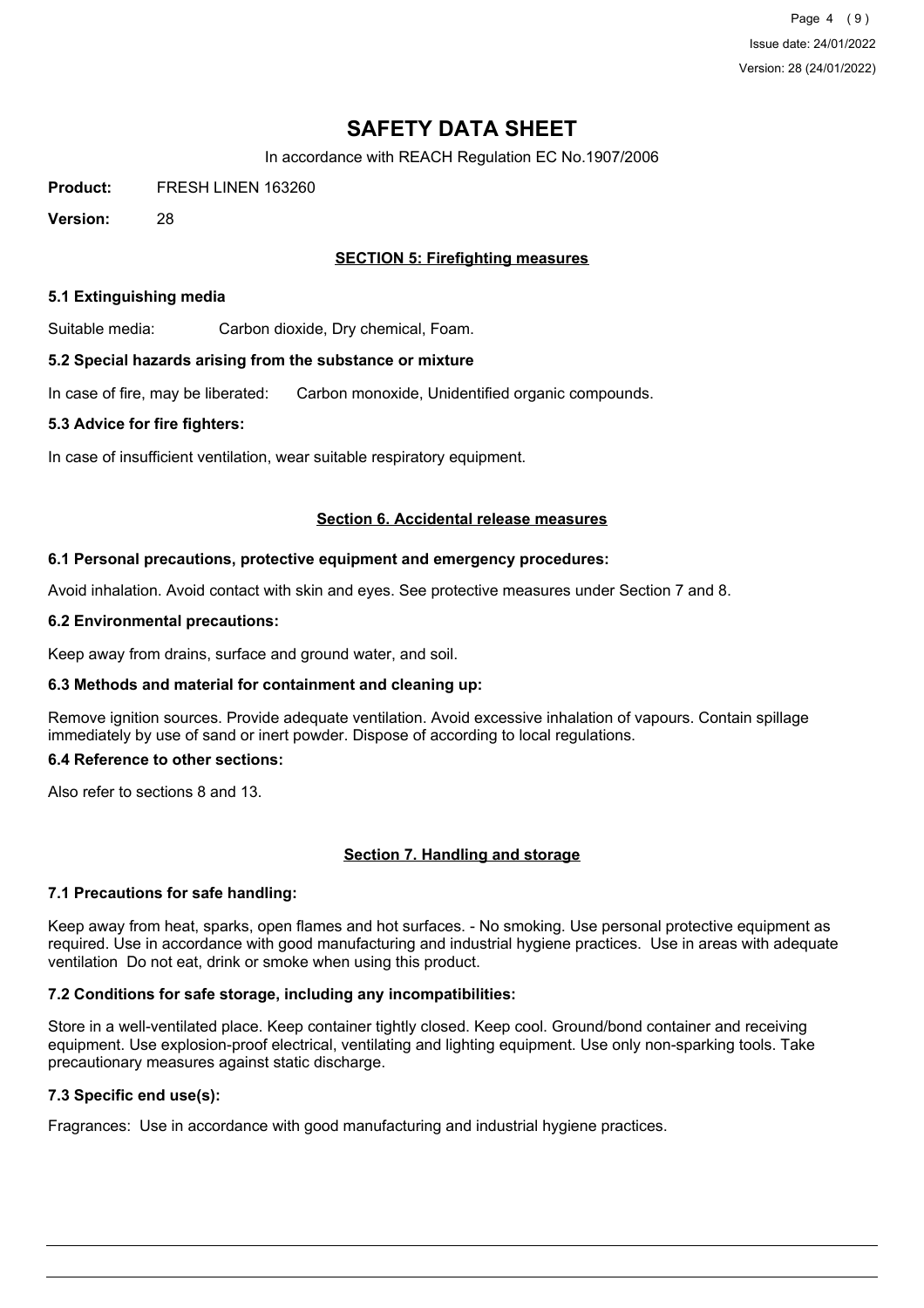In accordance with REACH Regulation EC No.1907/2006

**Product:** FRESH LINEN 163260

**Version:** 28

#### **Section 8. Exposure controls/personal protection**

#### **8.1 Control parameters**

Workplace exposure limits:

| Ingredient               | <b>CAS</b> | EC.               | <b>Description</b>                                       | Value |
|--------------------------|------------|-------------------|----------------------------------------------------------|-------|
| <b>DIETHYL PHTHALATE</b> | 84-66-2    | $ 201 - 550 - 6 $ | Long-term exposure limit (8-hour<br>TWA) (mg/m3)         |       |
|                          |            |                   | Short-term exposure limit (15-<br>$ $ minute $ $ (mg/m3) | 10    |

## **8.2 Exposure Controls**

#### **Eye / Skin Protection**

Wear protective gloves/eye protection/face protection

#### **Respiratory Protection**

Ensure adequate and ongoing ventilation is maintained in order to prevent build up of excessive vapour and to ensure occupational exposure limits are adhered to. If appropriate, and depending on your patterns and volumes of use, the following engineering controls may be required as additional protective measures: a) Isolate mixing rooms and other areas where this material is used or openly handled. Maintain these areas under negative air pressure relative to the rest of the plant. b) Employ the use of Personal protective equipment - an approved, properly fitted respirator with organic vapour cartridges or canisters and particulate filters. c) Use local exhaust ventilation around open tanks and other open sources of potential exposures in order to avoid excessive inhalation, including places where this material is openly weighed or measured. In addition, use general dilution ventilation of the work area to eliminate or reduce possible worker exposures. d) Use closed systems for transferring and processing this material.

Also refer to Sections 2 and 7.

#### **Section 9. Physical and chemical properties**

#### **9.1 Information on basic physical and chemical properties**

| Appearance:                                   | Clear pale yellow liquid                     |
|-----------------------------------------------|----------------------------------------------|
| Odour:                                        | Not determined                               |
| Odour threshold:                              | Not determined                               |
| pH:                                           | Not determined                               |
| Melting point / freezing point:               | Not determined                               |
| Initial boiling point / range:                | Not determined                               |
| <b>Flash point:</b>                           | $>$ 100 °C                                   |
| <b>Evaporation rate:</b>                      | Not determined                               |
| Flammability (solid, gas):                    | Not determined                               |
| Upper/lower flammability or explosive limits: | Product does not present an explosion hazard |
| Vapour pressure:                              | 0.04925863 mmHg                              |
| Vapour density:                               | Not determined                               |
| <b>Relative density:</b>                      | 1.0310                                       |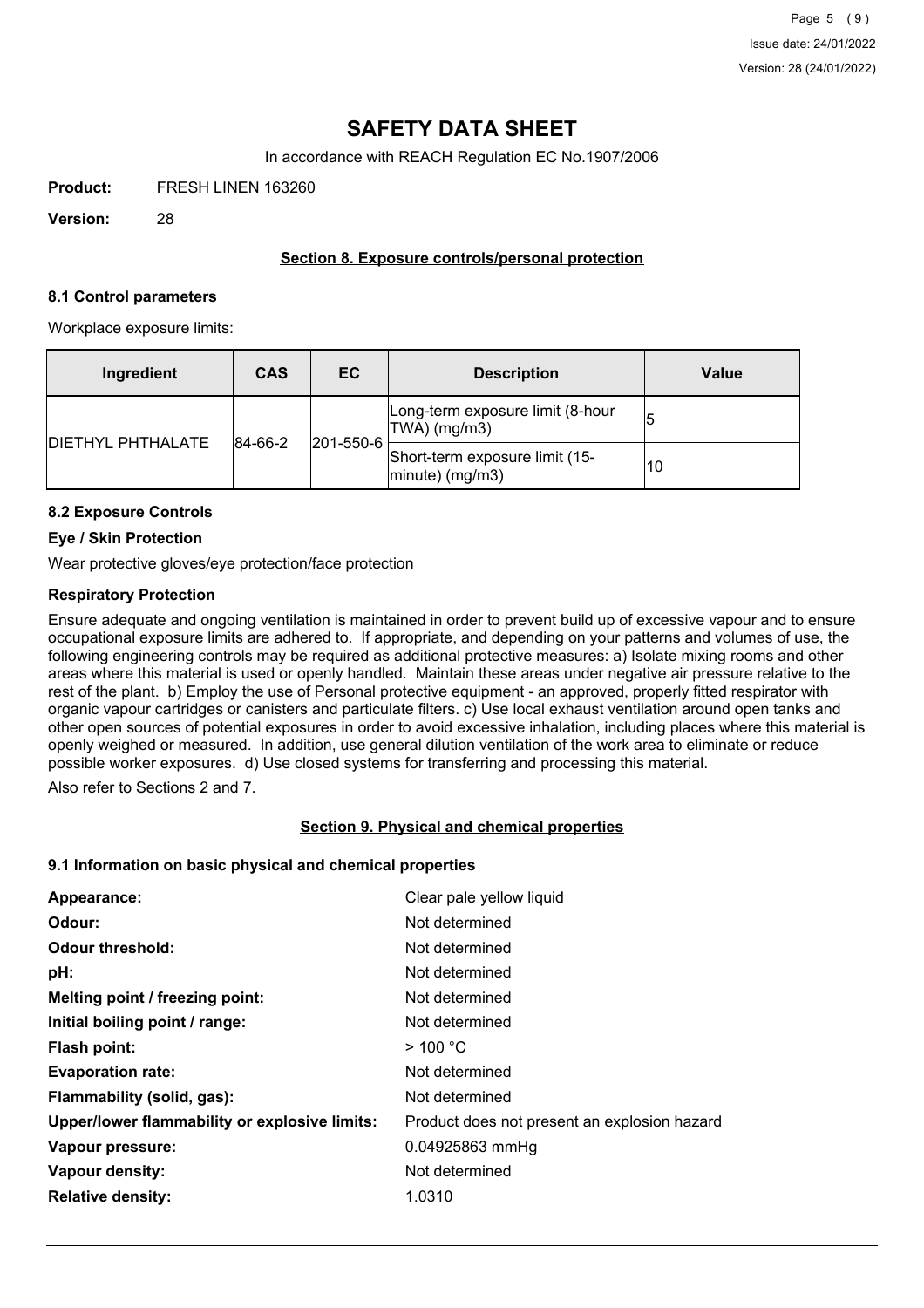Page 6 (9) Issue date: 24/01/2022 Version: 28 (24/01/2022)

# **SAFETY DATA SHEET**

In accordance with REACH Regulation EC No.1907/2006

**Product:** FRESH LINEN 163260

**Version:** 28

| Solubility(ies):                        | Not determined |
|-----------------------------------------|----------------|
| Partition coefficient: n-octanol/water: | Not determined |
| <b>Auto-ignition temperature:</b>       | Not determined |
| Decomposition temperature:              | Not determined |
| <b>Viscosity:</b>                       | Not determined |
| <b>Explosive properties:</b>            | Not expected   |
| <b>Oxidising properties:</b>            | Not expected   |
|                                         |                |

**9.2 Other information:** None available

## **Section 10. Stability and reactivity**

#### **10.1 Reactivity:**

Presents no significant reactivity hazard, by itself or in contact with water.

## **10.2 Chemical stability:**

Good stability under normal storage conditions.

#### **10.3 Possibility of hazardous reactions:**

Not expected under normal conditions of use.

#### **10.4 Conditions to avoid:**

Avoid extreme heat.

## **10.5 Incompatible materials:**

Avoid contact with strong acids, alkalis or oxidising agents.

#### **10.6 Hazardous decomposition products:**

Not expected.

#### **Section 11. Toxicological information**

#### **11.1 Information on toxicological effects**

This mixture has not been tested as a whole for health effects. The health effects have been calculated using the methods outlined in Regulation (EC) No 1272/2008 (CLP).

| <b>Acute Toxicity:</b>                    | Based on available data the classification criteria are not met. |
|-------------------------------------------|------------------------------------------------------------------|
| <b>Acute Toxicity Oral</b>                | >5000                                                            |
| <b>Acute Toxicity Dermal</b>              | >5000                                                            |
| <b>Acute Toxicity Inhalation</b>          | Not Available                                                    |
| <b>Skin corrosion/irritation:</b>         | Based on available data the classification criteria are not met. |
| Serious eye damage/irritation:            | Eye Damage / Irritation Category 2                               |
| <b>Respiratory or skin sensitisation:</b> | Sensitization - Skin Category 1                                  |
| Germ cell mutagenicity:                   | Based on available data the classification criteria are not met. |
| Carcinogenicity:                          | Based on available data the classification criteria are not met. |
| <b>Reproductive toxicity:</b>             | Based on available data the classification criteria are not met. |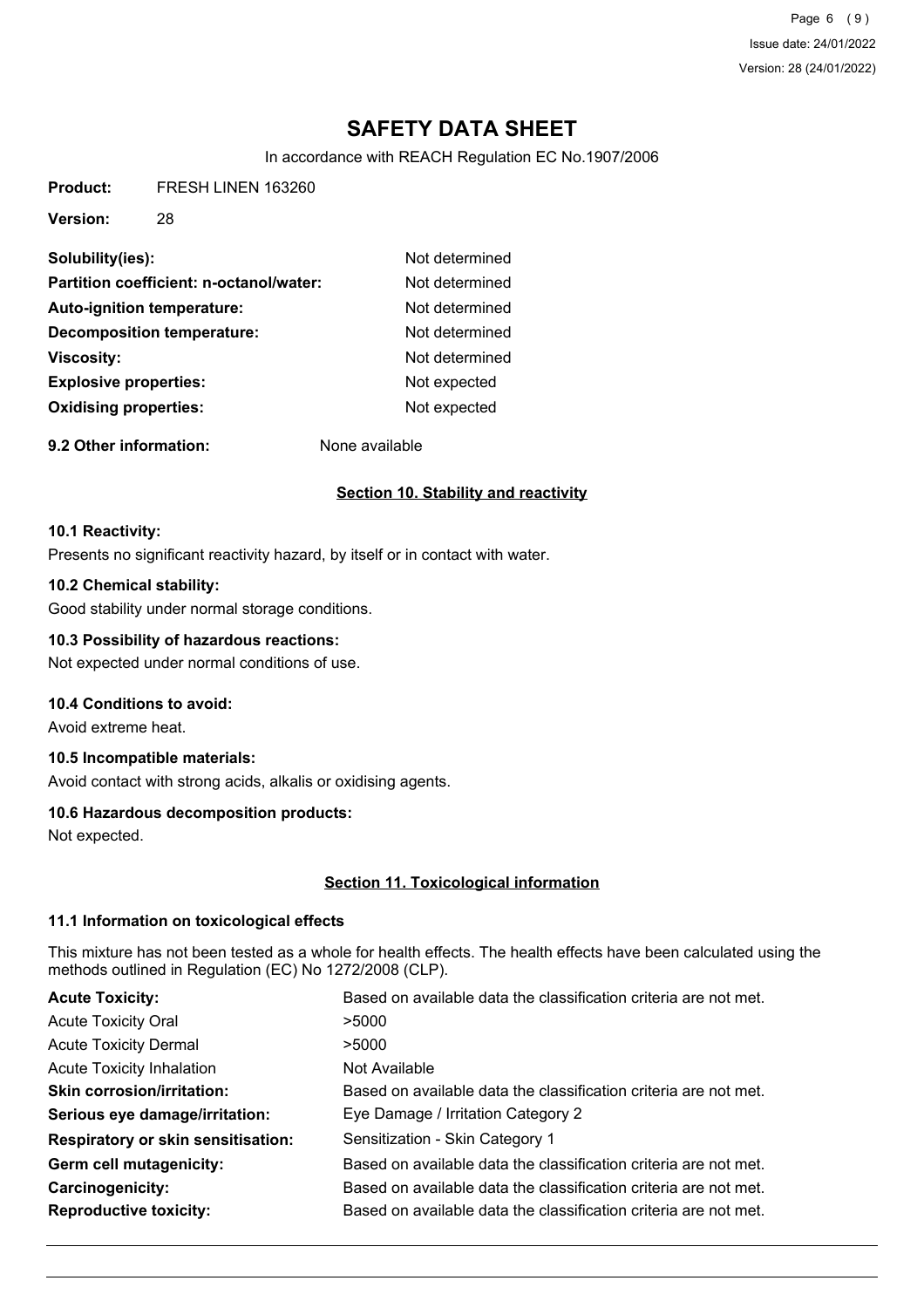In accordance with REACH Regulation EC No.1907/2006

**Product:** FRESH LINEN 163260

**Version:** 28

| <b>STOT-single exposure:</b>   | Based on available data the classification criteria are not met. |
|--------------------------------|------------------------------------------------------------------|
| <b>STOT-repeated exposure:</b> | Based on available data the classification criteria are not met. |
| <b>Aspiration hazard:</b>      | Based on available data the classification criteria are not met. |

## **Information about hazardous ingredients in the mixture**

| Ingredient                                                      | <b>CAS</b>               | EC                                     | LD50/ATE Oral | LD50/ATE<br><b>Dermal</b> | LC50/ATE<br><b>Inhalation</b> | <b>LC50</b><br><b>Route</b> |
|-----------------------------------------------------------------|--------------------------|----------------------------------------|---------------|---------------------------|-------------------------------|-----------------------------|
| <b>IACETYL</b><br><b>IHEXAMETHYL</b><br><b>ITETRALIN (AHTN)</b> | 21145-77-7.<br>1506-02-1 | $ 244 - 240 - 6 $<br>$ 216 - 133 - 4 $ | 1000          | Not available             | Not available                 | Not<br>available            |
| <b>IPHENETHYL</b><br><b>ALCOHOL</b>                             | $ 60-12-8 $              | 200-456-2                              | 1610          | 2500                      | Not available                 | <b>Not</b><br>available     |

Refer to Sections 2 and 3 for additional information.

## **Section 12. Ecological information**

## **12.1 Toxicity:**

| Toxic to aquatic life with long lasting effects. |               |
|--------------------------------------------------|---------------|
| 12.2 Persistence and degradability:              | Not available |
| 12.3 Bioaccumulative potential:                  | Not available |
| 12.4 Mobility in soil:                           | Not available |
|                                                  |               |

## **12.5 Results of PBT and vPvB assessment:**

This substance does not meet the PBT/vPvB criteria of REACH, annex XIII.

**12.6 Other adverse effects:** Not available

## **Section 13. Disposal considerations**

#### **13.1 Waste treatment methods:**

Dispose of in accordance with local regulations. Avoid disposing into drainage systems and into the environment. Empty containers should be taken to an approved waste handling site for recycling or disposal.

## **Section 14. Transport information**

| 14.1 UN number:                    | UN3082                                                                                                                                     |
|------------------------------------|--------------------------------------------------------------------------------------------------------------------------------------------|
| 14.2 UN Proper Shipping Name:      | ENVIRONMENTALLY HAZARDOUS SUBSTANCE, LIQUID, N.O.S.<br>(1,3,4,6,7,8-HEXAHYDRO-4,6,6,7,8,8-HEXAMETHYLINDENO[5,6-C]<br>PYRAN, ACETYLCEDRENE) |
| 14.3 Transport hazard class(es):   | 9                                                                                                                                          |
| <b>Sub Risk:</b>                   |                                                                                                                                            |
| 14.4. Packing Group:               | Ш                                                                                                                                          |
| <b>14.5 Environmental hazards:</b> | This is an environmentally hazardous substance.                                                                                            |
| 14.6 Special precautions for user: | None additional                                                                                                                            |
|                                    | 14.7 Transport in bulk according to Annex II of MARPOL73/78 and the IBC Code:                                                              |
| Not annlicable                     |                                                                                                                                            |

Not applicable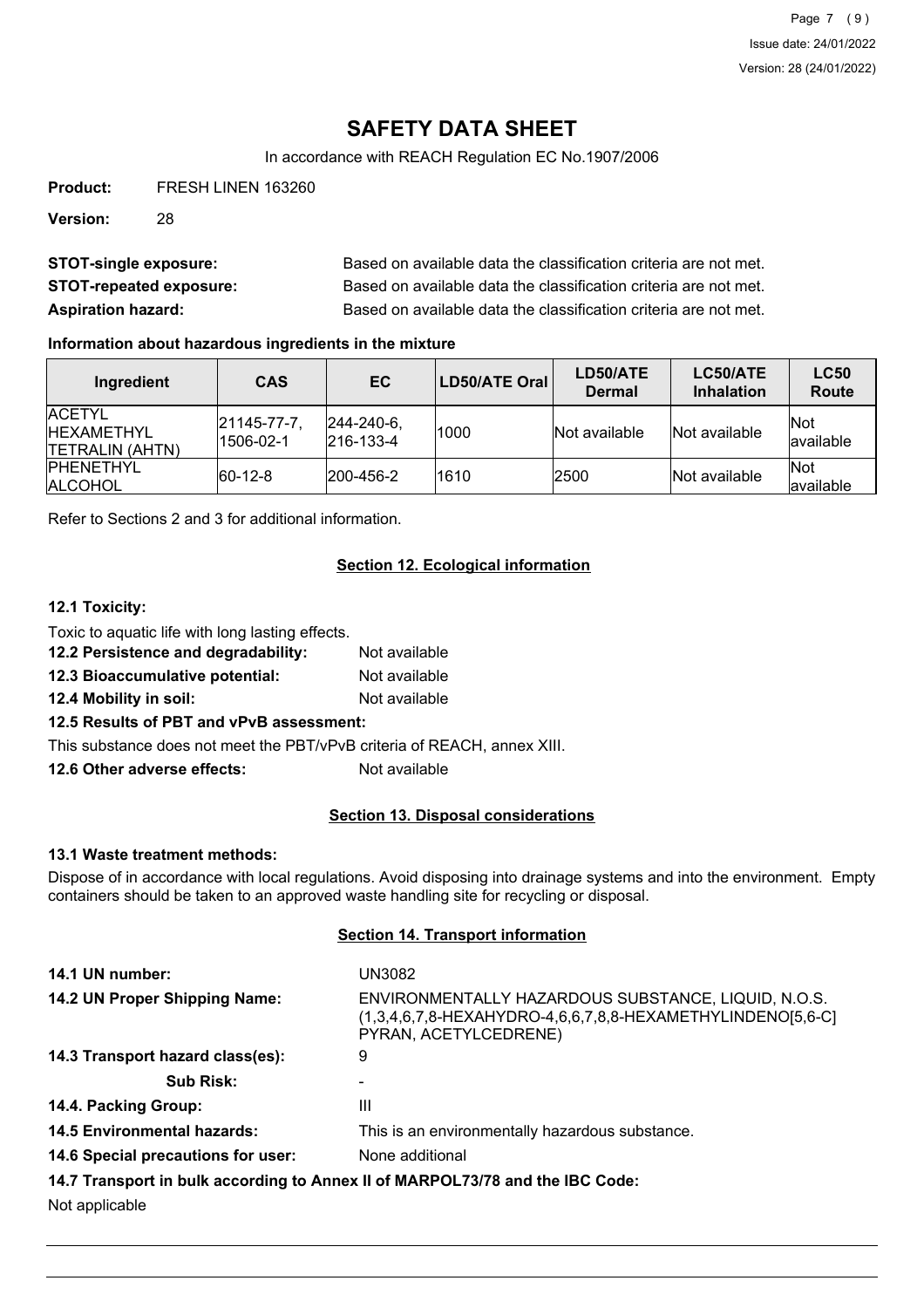Page 8 (9) Issue date: 24/01/2022 Version: 28 (24/01/2022)

## **SAFETY DATA SHEET**

In accordance with REACH Regulation EC No.1907/2006

**Product:** FRESH LINEN 163260

**Version:** 28

## **Section 15. Regulatory information**

## **15.1 Safety, health and environmental regulations/legislation specific for the substance or mixture** None additional

#### **15.2 Chemical Safety Assessment**

A Chemical Safety Assessment has not been carried out for this product.

## **Section 16. Other information**

| <b>Concentration % Limits:</b>  | EH C2=12.67% EH C3=1.27% EH C4=98.42% EDI 2=63.37% SS 1=14.<br>29% EDI 2A=58.89% |
|---------------------------------|----------------------------------------------------------------------------------|
| <b>Total Fractional Values:</b> | EH C2=7.89 EH C3=78.93 EH C4=1.02 EDI 2=1.58 SS 1=7.00 EDI 2A=1.<br>70           |

## **Key to revisions:**

Classification under Regulation (EC) No 1272/2008 Concentration % Limits Information about hazardous ingredients in the mixture Product identifier SECTION 3: Composition/information on ingredients Total Fractional Values Workplace exposure limits

#### **Key to abbreviations:**

| <b>Abbreviation</b> | <b>Meaning</b>                                                            |
|---------------------|---------------------------------------------------------------------------|
| ATO 4               | Acute Toxicity - Oral Category 4                                          |
| EDI <sub>2</sub>    | Eye Damage / Irritation Category 2                                        |
| <b>IEH A1</b>       | Hazardous to the Aquatic Environment - Acute Hazard Category 1            |
| <b>IEH C1</b>       | Hazardous to the Aquatic Environment - Long-term Hazard Category 1        |
| EH <sub>C2</sub>    | Hazardous to the Aquatic Environment - Long-term Hazard Category 2        |
| <b>IEH C3</b>       | Hazardous to the Aquatic Environment - Long-term Hazard Category 3        |
| H302                | Harmful if swallowed.                                                     |
| H315                | Causes skin irritation.                                                   |
| H317                | May cause an allergic skin reaction.                                      |
| H319                | Causes serious eye irritation.                                            |
| H361                | Suspected of damaging fertility or the unborn child.                      |
| H410                | Very toxic to aquatic life with long lasting effects.                     |
| H411                | Toxic to aquatic life with long lasting effects.                          |
| H412                | Harmful to aquatic life with long lasting effects.                        |
| P202                | Do not handle until all safety precautions have been read and understood. |
| P261                | Avoid breathing vapour or dust.                                           |
| P264                | Wash hands and other contacted skin thoroughly after handling.            |
| P270                | Do not eat, drink or smoke when using this product.                       |